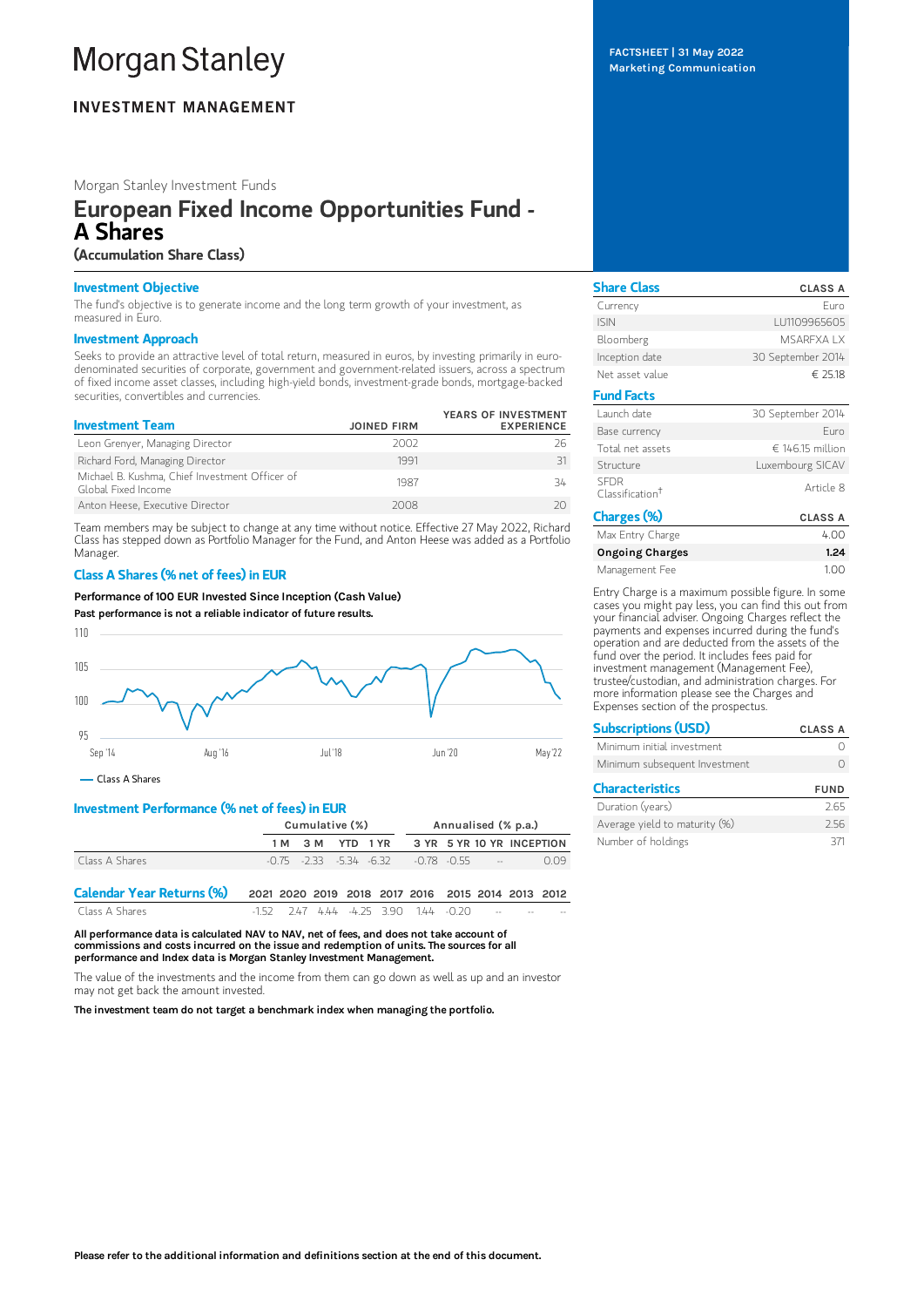| Sector Allocation (% of Total Net Assets) <sup>1,2</sup> | <b>PORTFOLIO</b> |
|----------------------------------------------------------|------------------|
| <b>Treasuries</b>                                        | 12.95            |
| Sovereign                                                | 7.38             |
| <b>Government Related</b>                                | 13.46            |
| <b>Investment Grade Corporates</b>                       | 33.60            |
| Industrial                                               | 8.76             |
| Financial Institutions                                   | 20.57            |
| Utility                                                  | 4.26             |
| <b>High Yield Corporates</b>                             | 12.97            |
| <b>NR Corporates</b>                                     | 0.51             |
| Covered                                                  | 0.56             |
| Convertibles                                             | 0.48             |
| <b>Agency RMBS</b>                                       | 0.00             |
| <b>Non-Agency RMBS</b>                                   | 5.69             |
| <b>ABS</b>                                               | 1.71             |
| <b>CMBS</b>                                              | 2.25             |
| <b>Credit Default Swaps</b>                              | $-0.19$          |
| CLO                                                      | 0.20             |
| <b>Mutual Funds</b>                                      | 4.18             |
| Cash & Equivalents                                       | 4.25             |

# Top Countries (% of Total Net Assets)<sup>1</sup> FUND



# **Currency Allocation (% of Total Net Assets)<sup>1</sup> FUND**

| Euro                      | 100.09  |
|---------------------------|---------|
| Chinese Yuan Renminbi     | 1.00    |
| South Africa Rand         | 0.02    |
| US Dollar                 | 0.01    |
| Swedish Krona             | $-0.02$ |
| <b>British Pound</b>      | $-0.04$ |
| Australian Dollar         | $-0.06$ |
| Chinese Offshore Renminbi | $-0.99$ |

<sup>†</sup> This Fund is classified as an Article 8 product under the Sustainable Finance Disclosure Regulation. Article 8 products are those which promote environmental or social characteristics and which integrate sustainability into the investment process in a binding manner. Before making any decision to invest in the fund mentioned herein, please refer to all the characteristics and objectives of the Fund noted in the current Prospectus and KIID at morganstanleyinvestmentfunds.com.

<sup>1</sup>May not sum to 100% due to the exclusion of other assets and liabilities. <sup>2</sup> For additional information regarding sector classification/definitions please visit www.msci.com/gics and the glossary at www.morganstanley.com/im. <sup>3</sup> Quality distribution data for securities is sourced from Fitch, Moody's and S&P. Where the credit ratings for individual securities differ between the three ratings agencies, the 'highest' rating is applied. The rating of credit default swaps is based on the 'highest' rating of the underlying reference bond. 'Cash' includes investments in short term instruments, including investments in Morgan Stanley liquidity funds.

# **Quality Distribution (% of Total Net Assets)**<sup>1,3</sup> FUND AAA 9.54



## Share Class A Risk and Reward Profile

| Lower Risk |  |                                  |  |  |  | <b>Higher Risk</b>                |
|------------|--|----------------------------------|--|--|--|-----------------------------------|
|            |  |                                  |  |  |  |                                   |
|            |  | <b>Potentially Lower Rewards</b> |  |  |  | <b>Potentially Higher Rewards</b> |

The risk and reward category shown is based on historic data.

- Historic figures are only a guide and may not be a reliable indicator of what may happen in the future.
- As such this category may change in the future.
- The higher the category, the greater the potential reward, but also the greater the risk of losing the investment. Category 1 does not indicate a risk .<br>free investment
- The fund is in this category because it invests in fixed income securities and the fund's simulated and/or realised return has experienced medium rises and falls historically.
- The fund may be impacted by movements in the exchange rates between the fund's currency and the currencies of the fund's investments.

This rating does not take into account other risk factors which should be considered before investing, these include:

- The value of bonds are likely to decrease if interest rates rise and vice versa.
- The value of financial derivative instruments are highly sensitive and may result in losses in excess of the amount invested by the Sub-Fund.
- $\bullet$ Issuers may not be able to repay their debts, if this happens the value of your investment will decrease. This risk is higher where the fund invests in a bond with a lower credit rating.
- The fund relies on other parties to fulfill certain services, investments or transactions. If these parties become insolvent, it may expose the fund to financial loss.
- Sustainability factors can pose risks to investments, for example: impact asset values, increased operational costs.
- There may be an insufficient number of buyers or sellers which may affect the funds ability to buy or sell securities.
- Investment in Fixed Income Securities via the China Interbank Bond Market  $\bullet$ may also entail additional risks, such as counterparty and liquidity risk.
- There are increased risks of investing in emerging markets as political, legal and operational systems may be less developed than in developed markets. Past performance is not a reliable indicator of future results. Returns may
- increase or decrease as a result of currency fluctuations. The value of investments and the income from them can go down as well as up and investors may lose all or a substantial portion of his or her investment.
- The value of the investments and the income from them will vary and there can be no assurance that the Fund will achieve its investment objectives.
- Investments may be in a variety of currencies and therefore changes in rates of exchange between currencies may cause the value of investments to decrease or increase. Furthermore, the value of investments may be adversely affected by fluctuations in exchange rates between the investor's reference currency and the base currency of the investments.

#### Additional A Share Classes

|    | <b>CURRENCY</b> | I AUNCH   | ISIN         | <b>BLOOMBERG</b> |
|----|-----------------|-----------|--------------|------------------|
| AR | FUR             | 0711 2014 | 111135359625 | <b>MSARFARIX</b> |

Please refer to the Prospectus for full risk disclosures, available at<br>www.morganstanleyinvestmentfunds.com. All data as of 31.05.202 yinvestmentfunds.com. All data as of 31.05.2022 and subject to change daily.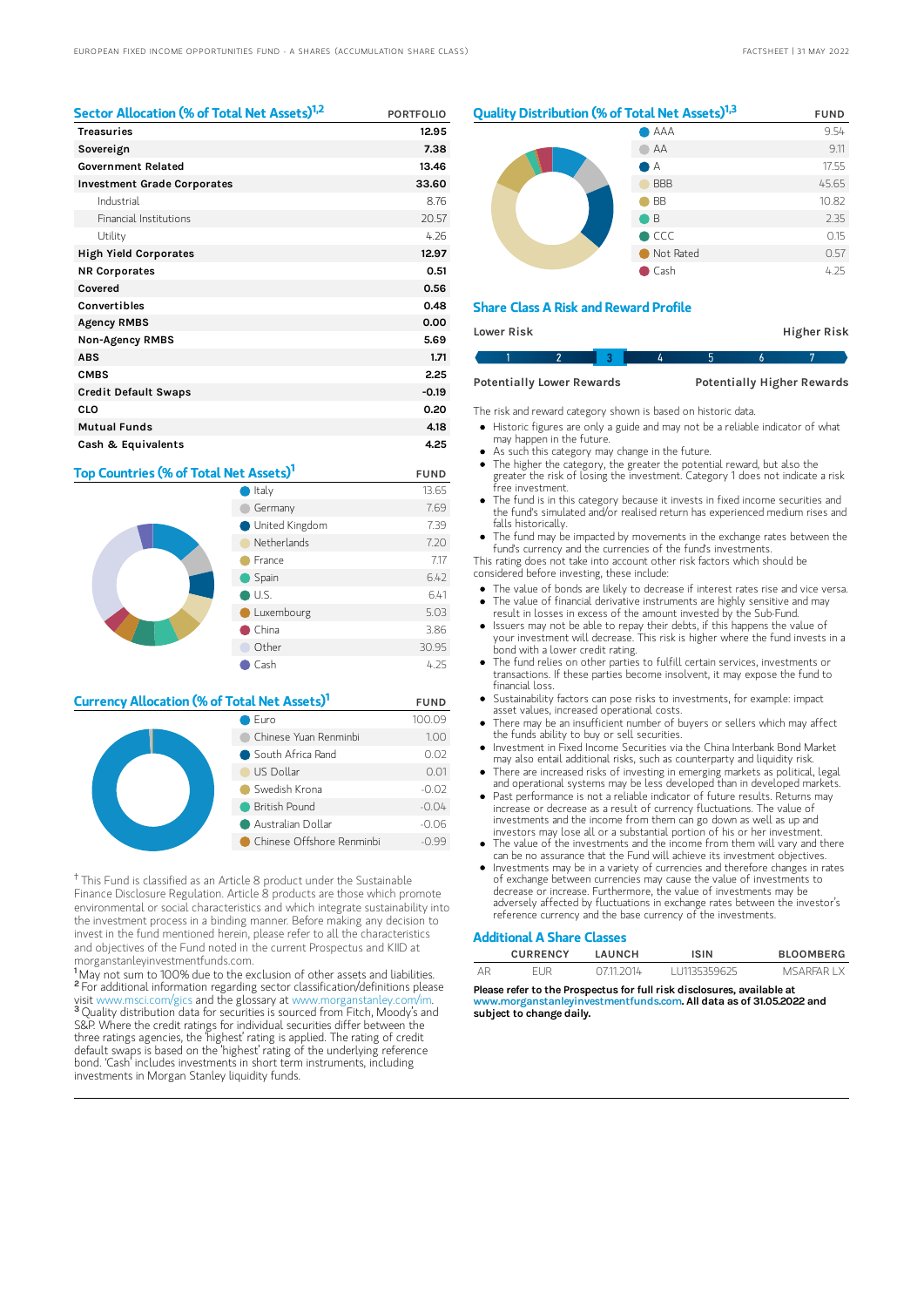This is a marketing communication. Applications for shares in the Fund should not be made without first consulting the current Prospectus and the Key Investor Information Document ("KIID"), which are available in English and in the official language of your local jurisdiction at [morganstanleyinvestmentfunds.com](https://www.morganstanley.com/im/msinvf/index.html) or free of charge from the Registered Office of Morgan Stanley Investment Funds, European Bank and Business Centre, 6B route de Trèves, L-2633 Senningerberg, R.C.S. Luxemburg B 29 192. A summary of investor rights is available in English at the same website. If the management company of the relevant Fund decides to terminate its arrangement for marketing that Fund in any EEA country where it is registered for sale, it will do so in accordance with the relevant UCITS rules.

#### DEFINITIONS

Average yield to maturity measures the annual return on interest-bearing securities. In this it is assumed that they will be held to maturity. This metric includes both the coupon payments received during the term of the security and the repayment of the capital on maturity. **Bloomberg** stands for 'Bloomberg Global Identifier (BBGID)'. This is a unique 12 digit alphanumerical code designed to enable the identification of securities, such as the Morgan Stanley Investment Funds sub-funds at share class level, on a Bloomberg Terminal. The Bloomberg Terminal, a system provided by Bloomberg L.P., enables analysts to access and analyse real-time financial market data. Each Bloomberg code starts with the same BBG prefix, followed by nine further characters that we list here in this guide for each share class of each fund. Cash & Equivalents are defined as the value of assets that can be converted into cash immediately. These include commercial paper, open FX transactions, Treasury bills and other short-term instruments. Such instruments are considered cash equivalents because they are deemed liquid and not subject to significant risk of changes in values. Duration is a measure of the sensitivity of the price (the value of principal) of a fixed-income investment to a change in interest rates. Duration is expressed as a number of years. Rising interest rates mean falling<br>bond prices, while declining interest rates mean rising bond prices. **ISIN** is the international securities identification number (ISIN), a 12 digit code consisting of numbers and letters that distinctly identifies securities. NAV is the Net Asset Value per share of the Fund (NAV), which represents the value of the assets of a fund less its liabilities. Number of holdings provided are a typical range, not a maximum number. The portfolio may exceed this from time to time due to market conditions and outstanding trades.

#### **DISTRIBUTION**

This communication is only intended for and will only be distributed to persons resident in jurisdictions where such distribution or availability would not be contrary to local laws or regulations. In particular, the Shares are not for distribution to US persons.

Ireland: MSIM Fund Management (Ireland) Limited. Registered Office: The Observatory, 7-11 Sir John Rogerson's Quay, Dublin 2, D02 VC42, Ireland. Registered in Ireland as a private company limited by shares under company number 616661. MSIM Fund Management (Ireland) Limited is regulated by the Central Bank of Ireland. United Kingdom: Morgan Stanley Investment Management Limited is authorised and regulated by the Financial Conduct Authority. Registered in England. Registered No. 1981121. Registered Office: 25 Cabot Square, Canary Wharf, London E14 4QA,<br>authorised and regulated by the Financial Conduct Authority. **Dubai:** Morgan Stanley Investment Management Limited (Representative Office, Unit Precinct 3-7th Floor-Unit 701 and 702, Level 7, Gate Precinct Building 3, Dubai International Financial Centre, Dubai, 506501, United Arab<br>Emirates. Telephone: +97 (0)14 709 7158). **Italy:** MSIM Fund Management (Ireland)Limited, Milan Branch (Sede Secondaria di Milano) is a branch of MSIM Fund Management (Ireland) Limited, a company registered in Ireland, regulated by the Central Bank of Ireland and whose registered office is at The Observatory, 7-11 Sir John Rogerson's Quay, Dublin 2, D02 VC42, Ireland. MSIM Fund Management (Ireland) Limited Milan Branch (Sede Secondaria di Milano) with seat in Palazzo Serbelloni Corso Venezia, 16 20121 Milano, Italy, is registered in Italy with company number and VAT number 11488280964. The Netherlands: MSIM Fund Management (Ireland) Limited, Rembrandt Tower, 11th Floor Amstelplein 1 1096HA, Netherlands. Telephone: 31 2-0462-1300. Morgan Stanley Investment Management is a branch office of MSIM Fund Management (Ireland) Limited. MSIM Fund Management (Ireland) Limited is regulated by the<br>Central Bank of Ireland. **France:** MSIM Fund Management (Ireland) Limited, Paris Branch is a branch of MSIM Fund Management (Ireland) Limited, a company registered in Ireland, regulated by the Central Bank of Ireland and whose registered office is at The Observatory, 7-11 Sir John Rogerson's Quay, Dublin 2, D02 VC42, Ireland. MSIM Fund Management (Ireland) Limited Paris Branch with seat at 61 rue de Monceau 75008 Paris, France, is registered in France with company number 890 071 863 RCS. Spain: MSIM Fund Management (Ireland) Limited, Sucursal en España is a branch of MSIM Fund Management (Ireland) Limited, a company registered in Ireland, regulated by the Central Bank of Ireland and whose registered

office is at The Observatory, 7-11 Sir John Rogerson's Quay, Dublin 2, D02 VC42, Ireland. MSIM Fund Management (Ireland) Limited, Sucursal en España with seat in Calle Serrano 55, 28006, Madrid, Spain, is registered in Spain with tax identification number W0058820B. Switzerland: Morgan Stanley & Co. International plc, London, Zurich Branch Authorised and regulated by the Eidgenössische Finanzmarktaufsicht ("FINMA"). Registered with the Register of Commerce Zurich CHE-115.415.770. Registered Office: Beethovenstrasse 33, 8002 Zurich, Switzerland, Telephone +41 (0) 44 588 1000. Facsimile Fax: +41(0) 44 588 1074.

Australia: This publication is disseminated in Australia by Morgan Stanley Investment Management (Australia) Pty Limited ACN: 122040037, AFSL No. 314182, which accepts responsibility for its contents. This publication, and any access to it, is intended only for "wholesale clients" within the meaning of the Australian Corporations Act. Hong Kong: This document has been issued by Morgan Stanley Asia Limited for use in Hong Kong and shall only be made available to "professional investors" as defined under the Securities and Futures Ordinance of Hong Kong (Cap 571). The contents of this document have not been reviewed nor approved by any regulatory authority including the Securities and Futures Commission in Hong Kong. Accordingly, save where an exemption is available under the relevant law, this document shall not be issued, circulated, distributed, directed at, or made available to, the public in Hong Kong. Singapore: This publication should not be considered to be the subject of an invitation for subscription or purchase, whether directly or indirectly, to the public or any member of the public Singapore other than (i) to an institutional investor under section 304 of the Securities and Futures Act, Chapter 289 of Singapore ("SFA"), (ii) to a "relevant person" (which includes an accredited investor) pursuant to section 305 of the SFA, and such distribution is in accordance with the conditions specified in section 305 of the SFA; or (iii) otherwise pursuant to, and in accordance with the conditions of, any other applicable provision of the SFA. In particular, for investment funds that are not authorized or recognized by the MAS, units in such funds are not allowed to be offered to the retail public; any written material issued to persons as aforementioned in connection with an offer is not a prospectus as defined in the SFA and, accordingly, statutory liability under the SFA in relation to the content of prospectuses does not apply, and investors should consider carefully whether the investment is suitable for them. This publication has not been reviewed by the Monetary Authority of Singapore.

Chile: Neither the Fund nor the interests in the Fund are registered in the Registry of Offshore Securities (el Registro de Valores Extranjeros) or subject to the supervision of the Commission for the Financial Market (la Comisión para el Mercado Financiero). This document and other offering materials relating to the offer of the interests in the Fund do not constitute a public offer of, or an invitation to subscribe for or purchase, the Fund interests in the Republic of Chile, other than to individually identified purchasers pursuant to a private offering within the meaning of Article 4 of the Chilean Securities Act (la Ley del Mercado de Valores) (an offer that is not "addressed to the public at large or to a certain sector or specific group of the public").

Peru: The interests in the Fund have not been and will not be registered in Peru under Decreto Legislativo 862: Ley de Fondos de Inversión y sus Sociedades Administradoras or under Decreto Legislativo 861: Ley del Mercado de Valores (the "Securities Market Law"), and are being offered to institutional investors only (as defined in article 8 of the Securities Market Law) pursuant to a private placement, according to article 5 of the Securities Market Law. The interests in the Fund have not been registered in the securities market public registry (Registro Público del Mercado de Valores) maintained by, and the offering of the Fund interests in Peru is not subject to the supervision of, the Superintendencia del Mercado de Valores. Any transfers of the Fund interests shall be subject to the limitations contained in the Securities Market Law and the regulations issued thereunder.

#### IMPORTANT INFORMATION

EMEA: This marketing communication has been issued by MSIM Fund Management (Ireland) Limited. MSIM Fund Management (Ireland) Limited is regulated by the Central Bank of Ireland. MSIM Fund Management (Ireland) Limited is incorporated in Ireland as a private company limited by shares with company registration number 616661 and has its registered address at The Observatory, 7-11 Sir John Rogerson's Quay, Dublin 2, D02 VC42, Ireland.

This document contains information relating to the sub-fund ("Fund") of Morgan Stanley Investment Funds, a Luxembourg domiciled Société d'Investissement à Capital Variable. Morgan Stanley Investment Funds (the "Company") is registered in the Grand Duchy of Luxembourg as an undertaking for collective investment pursuant to Part 1 of the Law of 17th December 2010, as amended. The Company is an Undertaking for Collective Investment in Transferable Securities ("UCITS").

Applications for shares in the Fund should not be made without first consulting the current Prospectus, Key Investor Information Document ("KIID"), Annual Report and Semi-Annual Report ("Offering Documents"), or